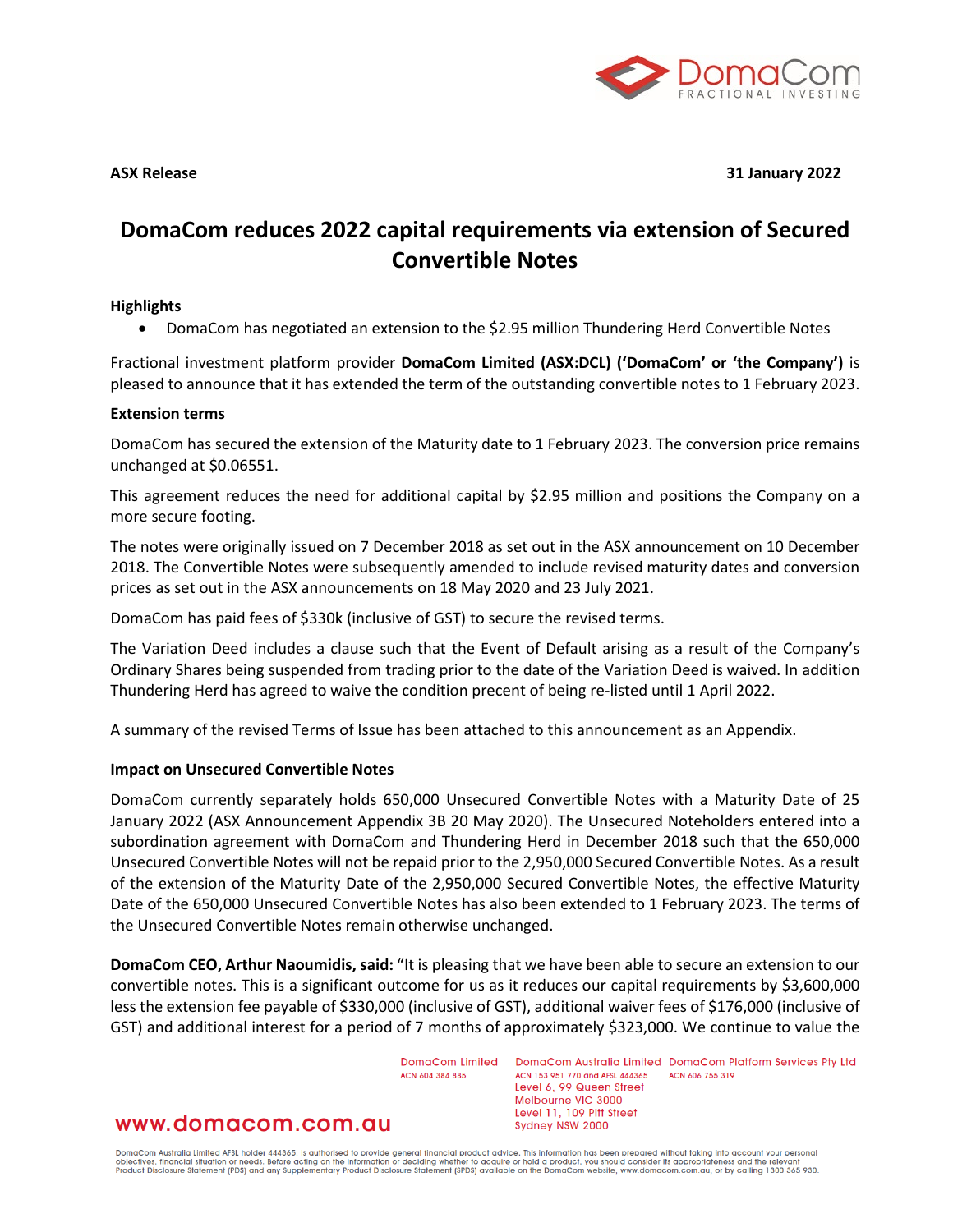support of all of our noteholders and will work together closely towards the ongoing success of the Company." **Ends**

This announcement has been authorised for release to the market by Company Secretary Philip Chard.

#### **About DomaCom**

DomaCom Limited (ASX:DCL) owns and operates a fractional investment platform that provides real solutions for SMSF's, retirees and new home buyers. Using the DomaCom platform, investors can make fractional investments in a range of asset classes including property-related investments, mortgage-backed securities, renewables, affordable housing, disability accommodation and debt securities via a unique trust structure tailored to them.

Retirees can sell a fraction of their house to investors, possible family members, to help them improve their retirement income.

DomaCom runs a crowdfunding campaign process in which investors can commit as much as they want towards the purchase of assets together with other like-minded investors. When a campaign is complete, DomaCom purchases the asset, places it in a sub-fund, and issues the investors with units in proportion to the amount they invested.

DomaCom's proprietary platform allows Australians to invest in almost any asset class, empowering them to create diversified portfolios with comparatively lower minimum investments and competitive cost structures.

To learn more, please visit: [www.domacom.com.au](http://www.domacom.com.au/)

#### **For further information please contact:**

Arthur Naoumidis | CEO | **DomaCom** Level 6, 99 Queen Street, Melbourne Vic 3000 **m** +(61) 411 958 084 | **t** +(613) 9452 0234 | **f** +(613) 8669 1780 **e** [arthur.naoumidis@domacom.com.au](mailto:arthur.naoumidis@domacom.com.au) |**w** [www.domacom.com.au](http://www.domacom.com.au/)

#### **Media Relations Enquiries:**

Warren S Gibson | Head of Marketing **| DomaCom** Level 6, 99 Queen Street, Melbourne Vic 3000 **m** +(61) 412 171 606 | **t** +(613) 9452 0236 | **f** +(613) 8669 1780 **e** [warren.gibson@domacom.com.au](mailto:warren.gibson@domacom.com.au) |**w** [www.domacom.com.au](http://www.domacom.com.au/)

**Investor Relations Enquiries:** Julia Maguire | The Capital Network **t** +(61) 02 8999 3699 **e** [julia@thecapitalnetwork.com.au](mailto:julia@thecapitalnetwork.com.au)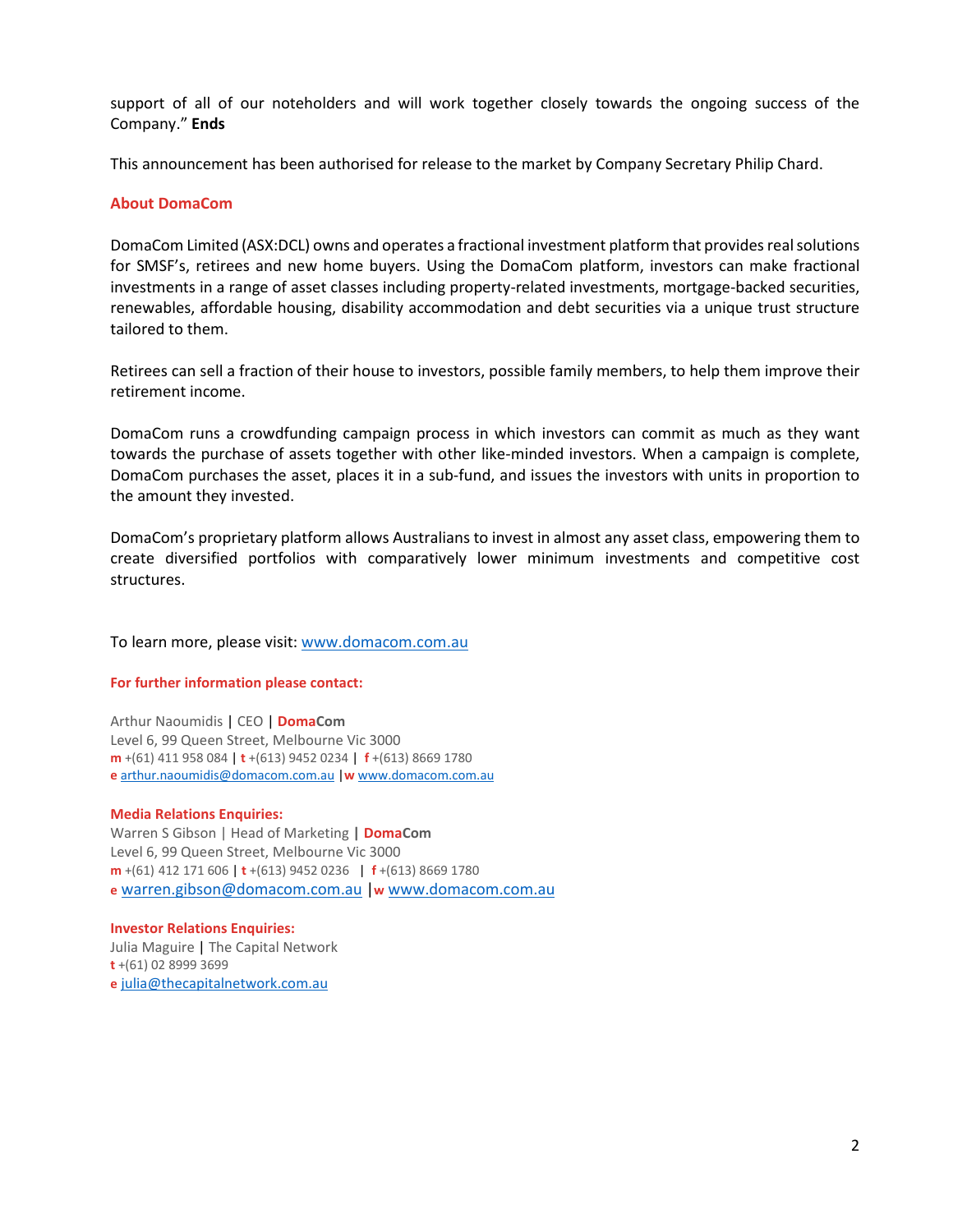## **Appendix: Revised Terms of Issue for Secured Convertible Notes**

| <b>Issuer</b>                    | DomaCom Limited ACN 604 384 885                                                                                                                                                                                                                                                                                                                                                                                                                                                                                                                    |
|----------------------------------|----------------------------------------------------------------------------------------------------------------------------------------------------------------------------------------------------------------------------------------------------------------------------------------------------------------------------------------------------------------------------------------------------------------------------------------------------------------------------------------------------------------------------------------------------|
| <b>Nature of Interest Issued</b> | Convertible Secured Redeemable Notes (Note)                                                                                                                                                                                                                                                                                                                                                                                                                                                                                                        |
| <b>Note Amount</b>               | \$2,950,000                                                                                                                                                                                                                                                                                                                                                                                                                                                                                                                                        |
| <b>Use of Funds</b>              | The funds raised used for the working capital purposes of<br>the Issuer.                                                                                                                                                                                                                                                                                                                                                                                                                                                                           |
| <b>Original Issue Date</b>       | 7 December 2018                                                                                                                                                                                                                                                                                                                                                                                                                                                                                                                                    |
| <b>Revised Maturity Date</b>     | 1 February 2023.                                                                                                                                                                                                                                                                                                                                                                                                                                                                                                                                   |
| <b>Interest Rate</b>             | an interest rate of 15%pa                                                                                                                                                                                                                                                                                                                                                                                                                                                                                                                          |
| <b>Default Interest Rate</b>     | an interest rate of 20%pa                                                                                                                                                                                                                                                                                                                                                                                                                                                                                                                          |
| <b>Interest Calculations</b>     | Interest on the Note will accrue from day to day from the<br>Issue Date on the basis of a 365-day year. If Issuer fails to<br>make a redemption or interest payment when due and<br>payable, the Default Interest Rate will apply.                                                                                                                                                                                                                                                                                                                 |
| <b>Interest Payment Dates</b>    | Interest will be due and payable quarterly in arrears on the<br>relevant Interest Payment Date. The Interest Payment Dates<br>will be the last business day of each quarter, with an initial<br>payment date of 31 March 2019. Where the Notes are<br>converted or redeemed the final Interest Payment Date is<br>the relevant Conversion Date or Redemption Date.<br>In the alternative, the Noteholder may waive its right to the<br>payment of interest in which case the interest due is<br>capitalised at the relevant Interest Payment Date. |
| <b>Election Date</b>             | Unless the Note has been previously redeemed or<br>converted, the Noteholder may elect to convert the Note at<br>any time prior to Maturity. The election must be in writing<br>and delivered to the Issuer. If the Noteholder does not elect<br>to convert the Note prior to Maturity, the election will be<br>taken to be a redemption.                                                                                                                                                                                                          |
| <b>Redemption Date</b>           | Upon Maturity (unless the Notes have been converted) or 10<br>days after the Noteholder issues a Redemption Notice,<br>whichever is the earlier.                                                                                                                                                                                                                                                                                                                                                                                                   |
| <b>Redemption Notice</b>         | A notice issued by the Noteholder exercising its right of early<br>Redemption. The Noteholder may exercise such right upon<br>the occurrence of any of the following events which are<br>deemed to be an Event of Default.                                                                                                                                                                                                                                                                                                                         |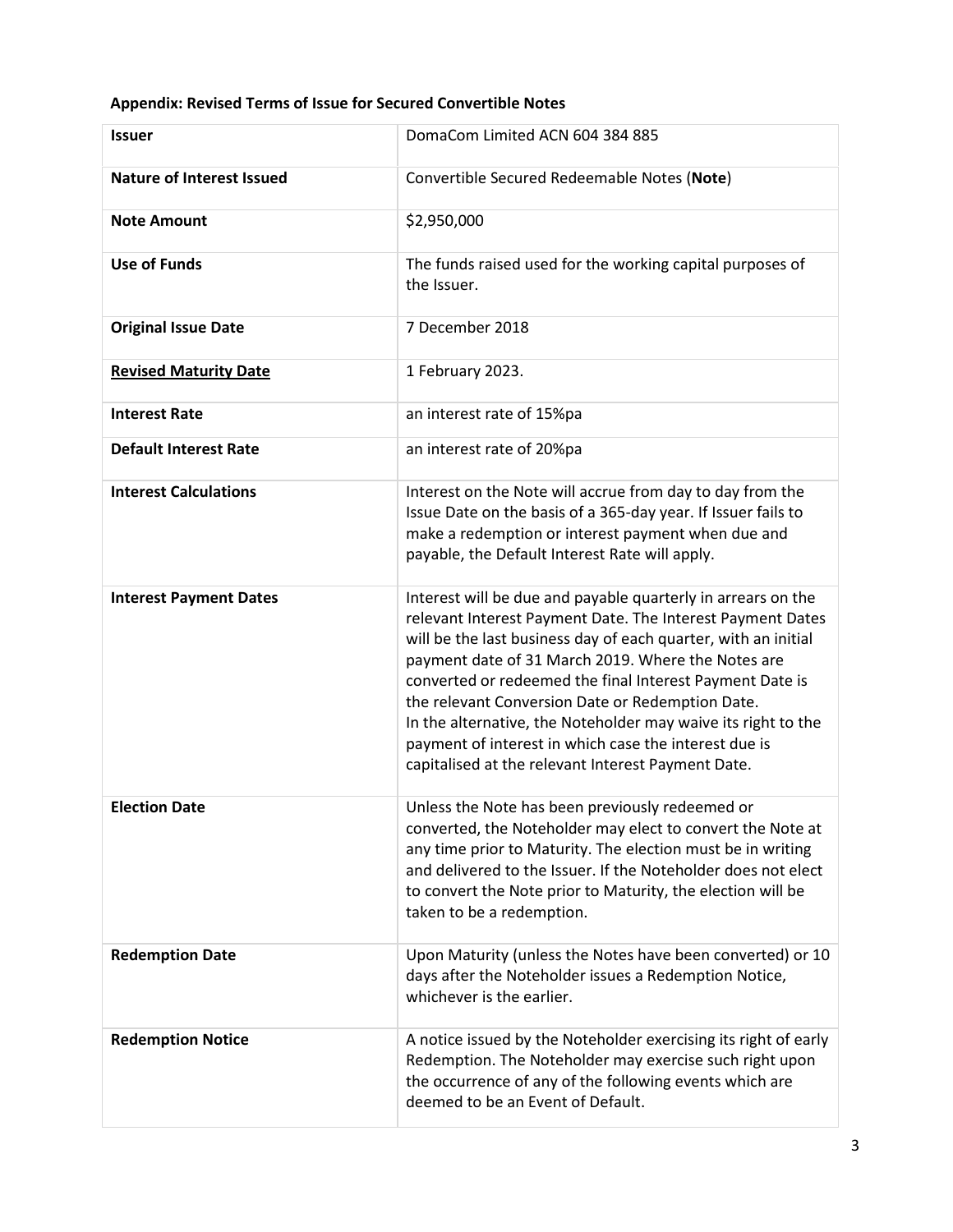| <b>Event of Default</b> | Each of the following events constitutes an Event of Default:                                                                                                                                                                                                                                                                                                                                                                                                                                                                                                                                  |
|-------------------------|------------------------------------------------------------------------------------------------------------------------------------------------------------------------------------------------------------------------------------------------------------------------------------------------------------------------------------------------------------------------------------------------------------------------------------------------------------------------------------------------------------------------------------------------------------------------------------------------|
|                         | (a) (Failure to pay): any failure by the Company to pay or<br>satisfy any amount due under any Finance Document within<br>2 Business Days of the date when due;                                                                                                                                                                                                                                                                                                                                                                                                                                |
|                         | (b) (Material breach): the Company breaches or fails to<br>comply with:                                                                                                                                                                                                                                                                                                                                                                                                                                                                                                                        |
|                         | (i) any obligation owed by the Company to a Noteholder; or<br>(ii) any other provision,                                                                                                                                                                                                                                                                                                                                                                                                                                                                                                        |
|                         | under the Convertible Note Deed, including these<br>Convertible Note Conditions (other than a provision<br>requiring the payment of money as contemplated by<br>Convertible Note Condition 10.1 (a)), or any other Finance<br>Document, and it continues unremedied for 10 Business<br>Days after the earlier of:                                                                                                                                                                                                                                                                              |
|                         | (iii) the Company becoming aware of the breach or failure to<br>comply; and<br>(iv) the Noteholder giving notice to the Company of the<br>breach or failure to comply;                                                                                                                                                                                                                                                                                                                                                                                                                         |
|                         | (c) (Insolvency Event): an Insolvency Event occurs In respect<br>of the Company or any of its Subsidiaries, or if a course of<br>action is being developed or implemented by the Company<br>or any of its Subsidiaries for the purposes of section 588GA<br>of the Corporations Ac;;                                                                                                                                                                                                                                                                                                           |
|                         | (d) (Finance Document unenforceable): if any material<br>provision of these Convertible Note Conditions or a Finance<br>Document is or becomes void, voidable, illegal,<br>unenforceable or of limited force (other than because of<br>equitable principles or laws affecting creditors' rights<br>generally), or it becomes impossible or unlawful for the<br>Company or any Subsidiary of the Company to perform a<br>material obligation under a Finance Document to which it is<br>party to, or the Company or any Subsidiary of the Company<br>claims any of these things to be the case; |
|                         | (e) (Failure to convert): the Company fails to convert or<br>effect the conversion of any Convertible Note in accordance<br>with these Convertible Note Conditions;                                                                                                                                                                                                                                                                                                                                                                                                                            |
|                         | (f) (Material misrepresentation): any representation,<br>warranty or statement made by the Company in any Finance<br>Document is false or misleading or untrue in any material<br>respect;                                                                                                                                                                                                                                                                                                                                                                                                     |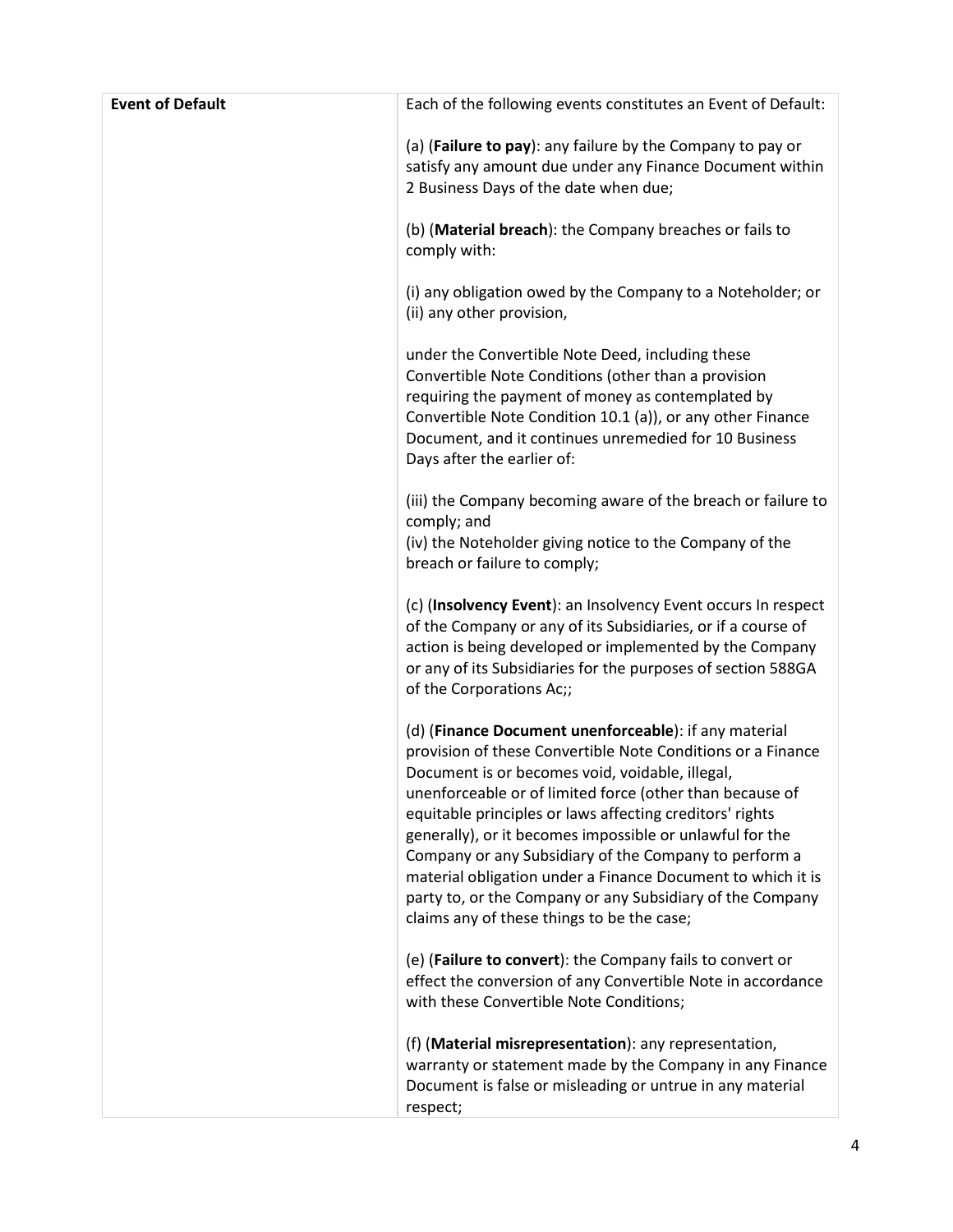|                        | (g) (Company Change in Control Event): a Company Change<br>in Control Event occurs;<br>(h) (Security Interest) the Security Interest, or any part of it,<br>ceases for any reason to have the priority ranking<br>contemplated in it, or any security interest over an asset of                                                                                                                                                                                                                                                                                                                                                                                                                                                                                                                                                                                                                                                                                                                                                                                                 |
|------------------------|---------------------------------------------------------------------------------------------------------------------------------------------------------------------------------------------------------------------------------------------------------------------------------------------------------------------------------------------------------------------------------------------------------------------------------------------------------------------------------------------------------------------------------------------------------------------------------------------------------------------------------------------------------------------------------------------------------------------------------------------------------------------------------------------------------------------------------------------------------------------------------------------------------------------------------------------------------------------------------------------------------------------------------------------------------------------------------|
|                        | any Secured Property is enforced or becomes enforceable;<br>(i) (Non compliance with laws) the Company or a Subsidiary<br>of the Company fails to comply with all applicable laws,<br>Authorisations and mandatory requirements of any<br>Government Authority where failure to do so would have or<br>be likely to have a Material Adverse Effect;                                                                                                                                                                                                                                                                                                                                                                                                                                                                                                                                                                                                                                                                                                                             |
|                        | (j) (Delisting or trading suspension):                                                                                                                                                                                                                                                                                                                                                                                                                                                                                                                                                                                                                                                                                                                                                                                                                                                                                                                                                                                                                                          |
|                        | (a) the Company's Ordinary Shares are removed from the<br>official list of the ASX or any other securities exchange on<br>which they are listed; or<br>(b) the suspension of trading of the Company's Ordinary<br>Shares on the ASX is not lifted, and its trading does not<br>resume, on or before 1 February 2022 to the satisfaction of<br>the Noteholders (acting reasonably); or<br>(c) the Company's Ordinary Shares resume trading on the<br>ASX on terms and subject to conditions not acceptable to<br>the Noteholders (acting reasonably); or<br>(d) if the Company's Ordinary Shares are trading on the ASX,<br>the Company's Ordinary Shares are suspended from trading<br>for more than 5 consecutive trading days; or;<br>(k) (cross default - indebtedness) any indebtedness of the<br>Company:<br>(i) becomes due and payable, or capable of being declared<br>due and payable, before its stated maturity, expiry or<br>repayment date (other than at the option of the Company);<br>or<br>(ii) is not paid when due or within any applicable grace<br>period. |
| Redemption             | The Note will be redeemed on the Redemption Date for cash                                                                                                                                                                                                                                                                                                                                                                                                                                                                                                                                                                                                                                                                                                                                                                                                                                                                                                                                                                                                                       |
|                        | at 100% of the Issue Price and any accrued interest up to the<br>Redemption Date.                                                                                                                                                                                                                                                                                                                                                                                                                                                                                                                                                                                                                                                                                                                                                                                                                                                                                                                                                                                               |
| <b>Conversion Date</b> | Maturity (at the election of the Noteholder) or 10 days after<br>the Noteholder issues a Conversion Notice, whichever is the<br>earlier.                                                                                                                                                                                                                                                                                                                                                                                                                                                                                                                                                                                                                                                                                                                                                                                                                                                                                                                                        |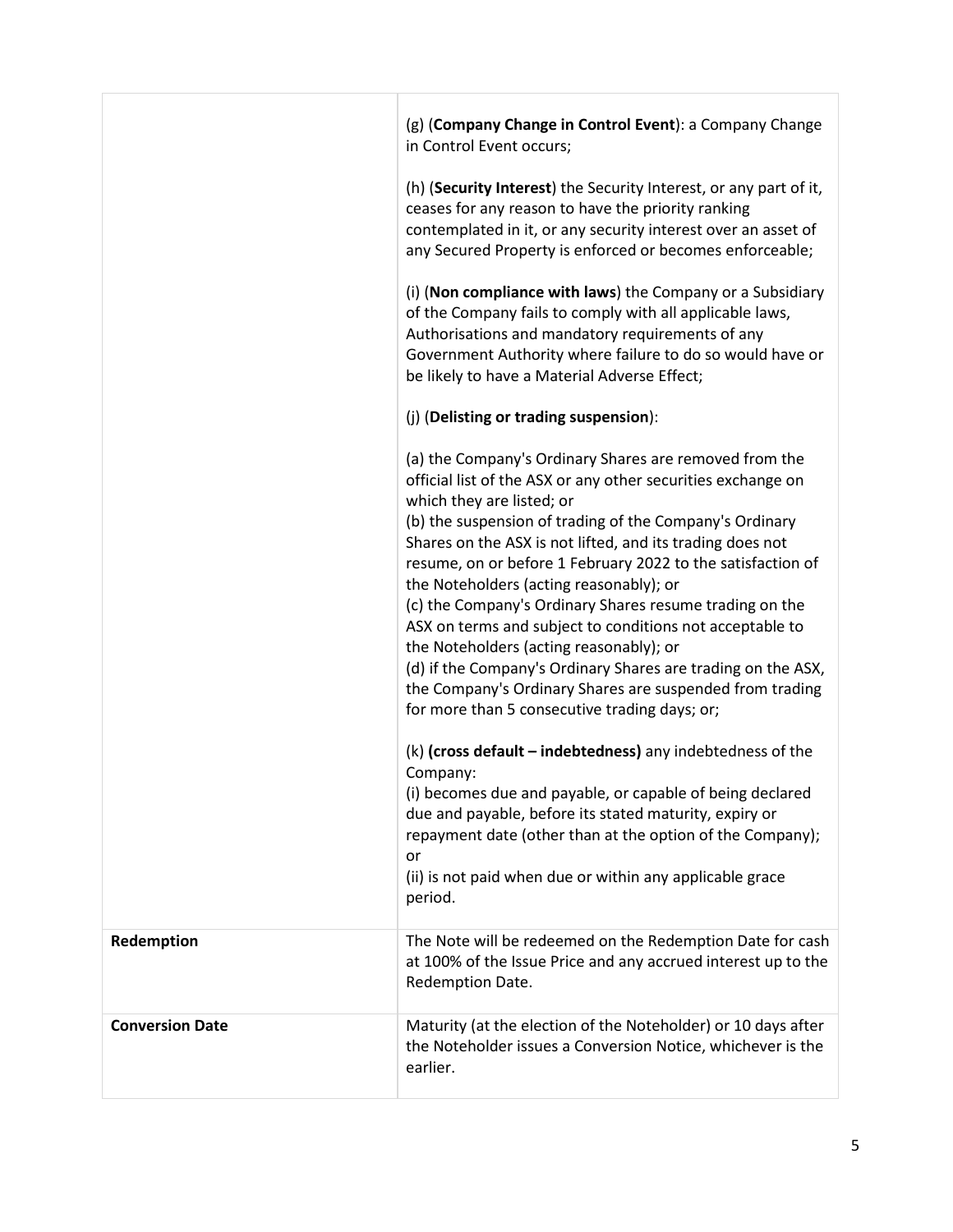| <b>Conversion Notice</b>                                                      | A notice issued by the Noteholder exercising its right of early<br>Conversion. The Noteholder may exercise such right at any<br>time after the Issue Date.<br>The Issuer does not have a right to elect to convert the Note.                                                                                                                                                                                                                                                                                                                                                                                                                                                                                                    |
|-------------------------------------------------------------------------------|---------------------------------------------------------------------------------------------------------------------------------------------------------------------------------------------------------------------------------------------------------------------------------------------------------------------------------------------------------------------------------------------------------------------------------------------------------------------------------------------------------------------------------------------------------------------------------------------------------------------------------------------------------------------------------------------------------------------------------|
| <b>Conversion Price</b>                                                       | A Conversion Price of 6.551 cents                                                                                                                                                                                                                                                                                                                                                                                                                                                                                                                                                                                                                                                                                               |
| <b>Security and Security Documentation</b>                                    | Secured first ranking General Security Agreement in respect<br>of the assets and undertaking of the Issuer and each of its<br>related bodies corporate.                                                                                                                                                                                                                                                                                                                                                                                                                                                                                                                                                                         |
| <b>Assignment</b>                                                             | The Issuer may not assign or transfer any of its rights or<br>obligations under the Note without the prior written<br>consent of the Noteholder (which may be withheld in the<br>Noteholders absolute discretion).                                                                                                                                                                                                                                                                                                                                                                                                                                                                                                              |
|                                                                               | A Noteholder may assign or transfer all or part of its rights<br>and obligations under the deed upon written notice to the<br>Company.                                                                                                                                                                                                                                                                                                                                                                                                                                                                                                                                                                                          |
| <b>Reconstruction</b>                                                         | If, after the Issue Date and prior to the Conversion Date,<br>there occurs any reconstruction of the issued share capital<br>of the Issuer including a consolidation, reduction, sub-<br>division or return of capital (Reconstruction), the<br>entitlement of the Noteholder to convert the Note must be<br>reconstructed in the same proportion and manner as the<br>issued capital of the Issuer is reconstructed and in a manner<br>which will not result in any additional benefits being<br>conferred on the Noteholder which are not conferred on<br>holders of ordinary shares and, so far as possible does not<br>prejudice the Noteholder, but in all other respects, the<br>terms of the Note will remain unchanged. |
| <b>Effective Date of Variation of the</b><br><b>Convertible Note Deed</b>     | Date the Majority of the Noteholders receive acceptable<br>confirmation that the Conditions Precedent have been met.                                                                                                                                                                                                                                                                                                                                                                                                                                                                                                                                                                                                            |
| <b>Conditions Precedent for the Variation</b><br>of the Convertible Note Deed | (a) Company's securities trading on ASX) the Company's<br>securities are trading in the ordinary course on ASX and<br>are not subject to any trading halt or suspension<br>(whether voluntary or otherwise) or other restriction or<br>impediment. Thundering Herd have waived this<br>condition precedent until 1 April 2022;<br>(b) (executed counterpart) an original counterpart of<br>Variation Deed duly executed by the Company, on<br>which any applicable stamp duty or other taxes of a<br>similar nature have been paid;<br>(c) no Shareholder Approvals required): the Majority<br>Noteholders are satisfied (acting reasonably) that no                                                                            |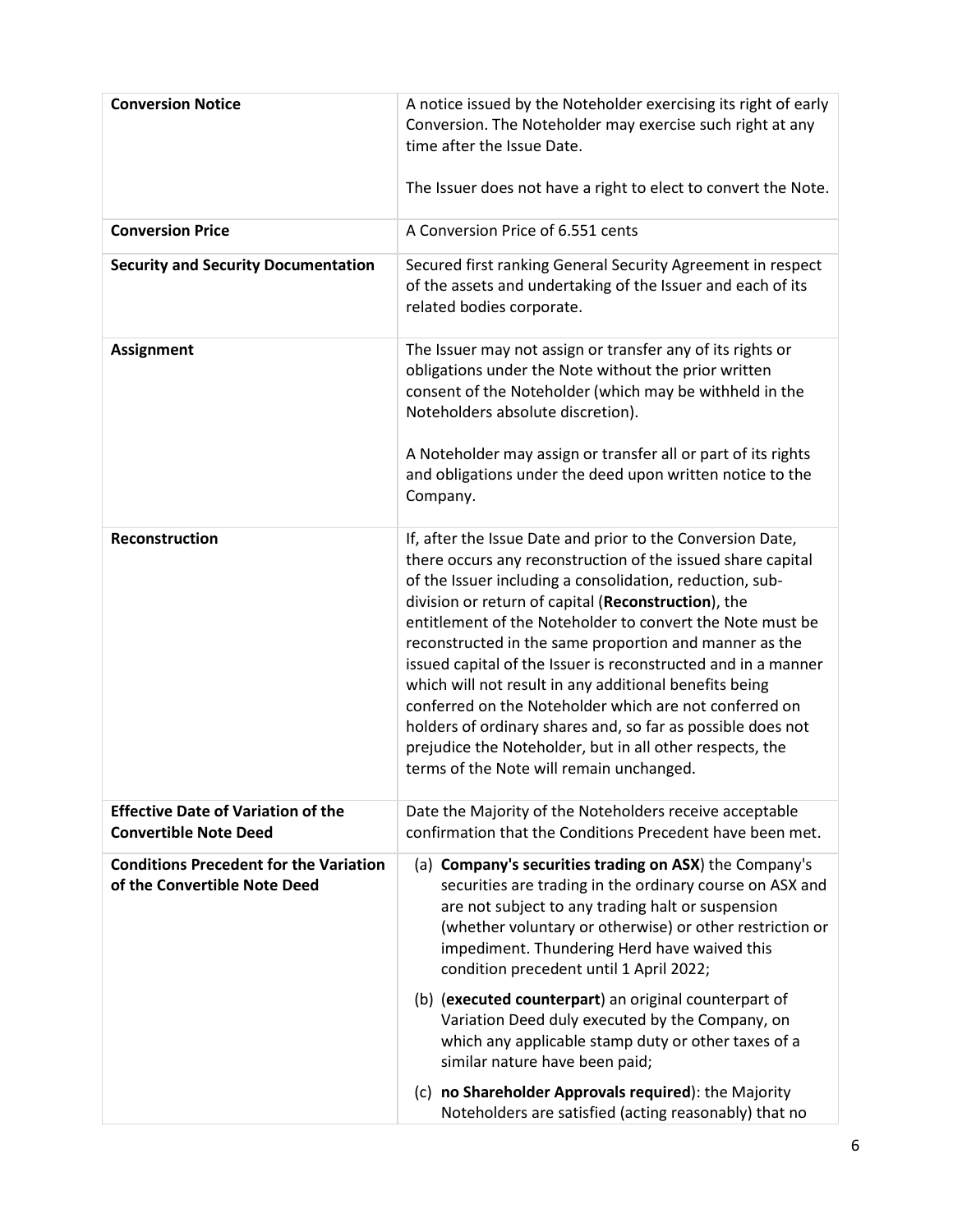Shareholder Approvals are required in respect of the matters the subject of this document and the Convertible Note Deed (as amended by this document), including in respect of the change in the terms of issue of the Convertible Notes as contemplated by this document;

- (d) (**regulatory approvals**): all necessary regulatory consents, permits and approvals (including by ASIC or ASX, or both) in respect of the acquisition of the Convertible Notes by the Noteholders and the acquisition of new Ordinary Shares in connection with the conversion of the Convertible Notes by the Noteholders have been obtained by the Noteholders (including all regulatory approvals from any third parties if required), including in respect of the change in the terms of issue of the Convertible Notes as contemplated by this deed. If any such consent or approval is given subject to conditions or requirements, this Condition Precedent is not fulfilled unless those conditions or requirements are acceptable to the Noteholders;
- (e) (**searches**): satisfactory PPSR and ASIC company searches on the Company and evidence that all steps have been taken under the PPSA to allow the Noteholders to perfect all Security Interests in its favour under the Finance Documents;
- (f) (**no default**): the Majority Noteholders are satisfied (acting reasonably) that no Event of Default subsists or will result from the Convertible Notes being provided;
- (g) (**ASIC Instrument compliance**) the Company has satisfied, to the reasonable satisfaction of the Majority Noteholders, the requirements of sections 708A(12C)(b) and (c) of the Corporations Act (as those provisions have been inserted by ASIC Corporations (Sale Offers: Securities Issued on Conversion of Convertible Notes) Instrument 2016/82);
- (h) (**Company representations**): there is no material breach, and there are no facts or circumstances that may reasonably be expected to lead to a material breach, of any of the representations and warranties made by the Company under clause 5.2 of the Convertible Note Deed;
- (i) (**costs and expenses**) evidence that all fees, costs and expenses due and payable to the Noteholders or Thundering Herd Pty Ltd under the Convertible Note